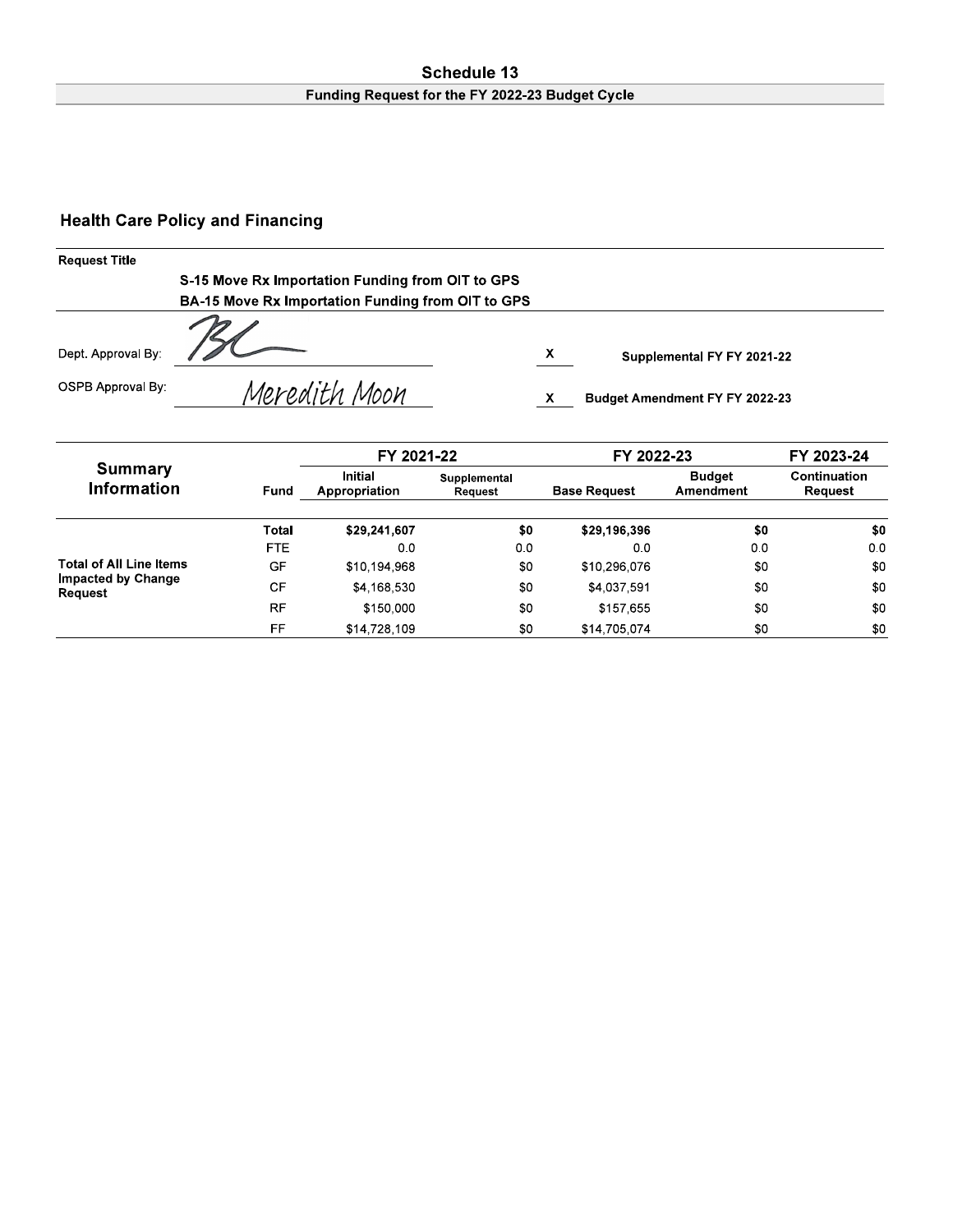|                                                                                      |                                                                                                                                          | FY 2021-22                      |                         | FY 2022-23          | FY 2023-24                 |                         |  |  |  |  |
|--------------------------------------------------------------------------------------|------------------------------------------------------------------------------------------------------------------------------------------|---------------------------------|-------------------------|---------------------|----------------------------|-------------------------|--|--|--|--|
| <b>Line Item</b><br><b>Information</b>                                               | Fund                                                                                                                                     | <b>Initial</b><br>Appropriation | Supplemental<br>Request | <b>Base Request</b> | <b>Budget</b><br>Amendment | Continuation<br>Request |  |  |  |  |
|                                                                                      |                                                                                                                                          |                                 |                         |                     |                            |                         |  |  |  |  |
| 01. Executive Director's Office - Payments to OIT                                    |                                                                                                                                          |                                 |                         |                     |                            |                         |  |  |  |  |
|                                                                                      | Total                                                                                                                                    | \$8,470,924                     | (\$296,160)             | \$8,821,529         | (\$296,160)                | (\$296,160)             |  |  |  |  |
|                                                                                      | <b>FTE</b>                                                                                                                               | 0.0                             | 0 <sub>0</sub>          | 0.0                 | 0.0                        | 0.0                     |  |  |  |  |
|                                                                                      | GF                                                                                                                                       | \$3,454,378                     | (\$296,160)             | \$3,618,446         | (\$296,160)                | (\$296, 160)            |  |  |  |  |
|                                                                                      | <b>CF</b>                                                                                                                                | \$910,893                       | \$0                     | \$882,067           | \$0                        | \$0                     |  |  |  |  |
|                                                                                      | <b>RF</b>                                                                                                                                | \$0                             | \$0                     | \$7,655             | \$0                        | \$0                     |  |  |  |  |
|                                                                                      | FF.                                                                                                                                      | \$4,105,653                     | \$0                     | \$4,313,361         | \$0                        | \$0                     |  |  |  |  |
| 01. Executive Director's Office - General Professional Services and Special Projects |                                                                                                                                          |                                 |                         |                     |                            |                         |  |  |  |  |
|                                                                                      | Total                                                                                                                                    | \$20,770,683                    | \$296,160               | \$20,374,867        | \$296,160                  | \$296,160               |  |  |  |  |
|                                                                                      | <b>FTE</b>                                                                                                                               | 0 <sub>0</sub>                  | 0.0                     | 0.0                 | 0.0                        | 0 <sub>0</sub>          |  |  |  |  |
|                                                                                      | <b>GF</b>                                                                                                                                | \$6,740,590                     | \$296,160               | \$6,677,630         | \$296,160                  | \$296,160               |  |  |  |  |
|                                                                                      | <b>CF</b>                                                                                                                                | \$3,257,637                     | \$0                     | \$3,155,524         | \$0                        | \$0                     |  |  |  |  |
|                                                                                      | <b>RF</b>                                                                                                                                | \$150,000                       | \$0                     | \$150,000           | \$0                        | \$0                     |  |  |  |  |
|                                                                                      | FF.                                                                                                                                      | \$10,622,456                    | \$0                     | \$10,391,713        | \$0                        | \$0                     |  |  |  |  |
|                                                                                      |                                                                                                                                          |                                 |                         |                     |                            |                         |  |  |  |  |
| <b>Requires Legislation?</b>                                                         | <b>NO</b>                                                                                                                                |                                 | <b>Auxiliary Data</b>   |                     |                            |                         |  |  |  |  |
| <b>Type of Request?</b>                                                              | Health Care Policy and Financing<br><b>Interagency Approval or</b><br>None<br><b>Related Schedule 13s:</b><br><b>Prioritized Request</b> |                                 |                         |                     |                            |                         |  |  |  |  |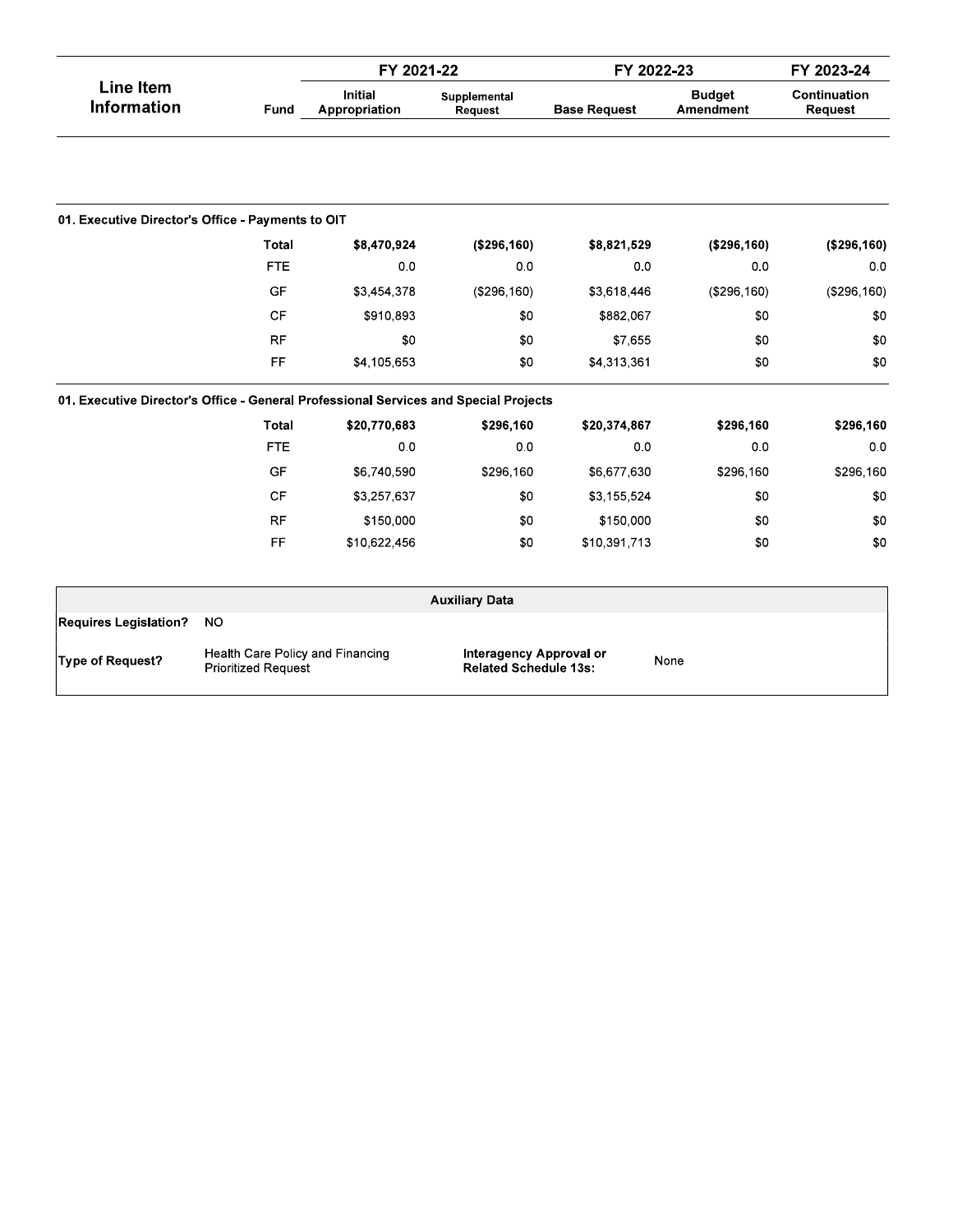Department of Health Care Policy & Financing **Jared Polis**

FY 2021-22 and FY 2022-23 Funding Request





Governor

**Kim Bimestefer** Executive Director

## **Department Priority: S-15, BA-15 Request Detail: Move Rx Importation Funding from OIT to GPS**

| Summary of Funding Change for FY 2021-22 and FY 2022-23 |                             |                              |                              |  |  |  |  |  |
|---------------------------------------------------------|-----------------------------|------------------------------|------------------------------|--|--|--|--|--|
|                                                         |                             | Incremental Change           |                              |  |  |  |  |  |
|                                                         | FY 2021-22<br>Appropriation | FY 2021-22<br><b>Request</b> | FY 2022-23<br><b>Request</b> |  |  |  |  |  |
| <b>Total Funds</b>                                      | \$29,241,607                | \$0                          | \$0                          |  |  |  |  |  |
| <b>FTE</b>                                              | 0.0                         | 0.0                          | 0.0                          |  |  |  |  |  |
| <b>General Fund</b>                                     | \$10,194,968                | \$0                          | \$0                          |  |  |  |  |  |
| Cash Funds                                              | \$4,168,530                 | \$0                          | \$0                          |  |  |  |  |  |
| <b>Reappropriated Funds</b>                             | \$150,000                   | \$0                          | \$0                          |  |  |  |  |  |
| <b>Federal Funds</b>                                    | \$14,728,109                | \$0                          | \$0                          |  |  |  |  |  |

## *Summary of Request*

The Department of Health Care Policy & Financing (the department) requests a technical, budget neutral adjustment to shift money between line items to realign the Drug Importation Program appropriation with an approach the department has determined is the most efficient and effective way to implement the program. The department requests a decrease of \$296,160 General Fund to the Payments to OIT line and a corresponding increase of \$296,160 General Fund in the General Professional Services line in FY 2021-22 and ongoing for the Drug Importation program vendor costs.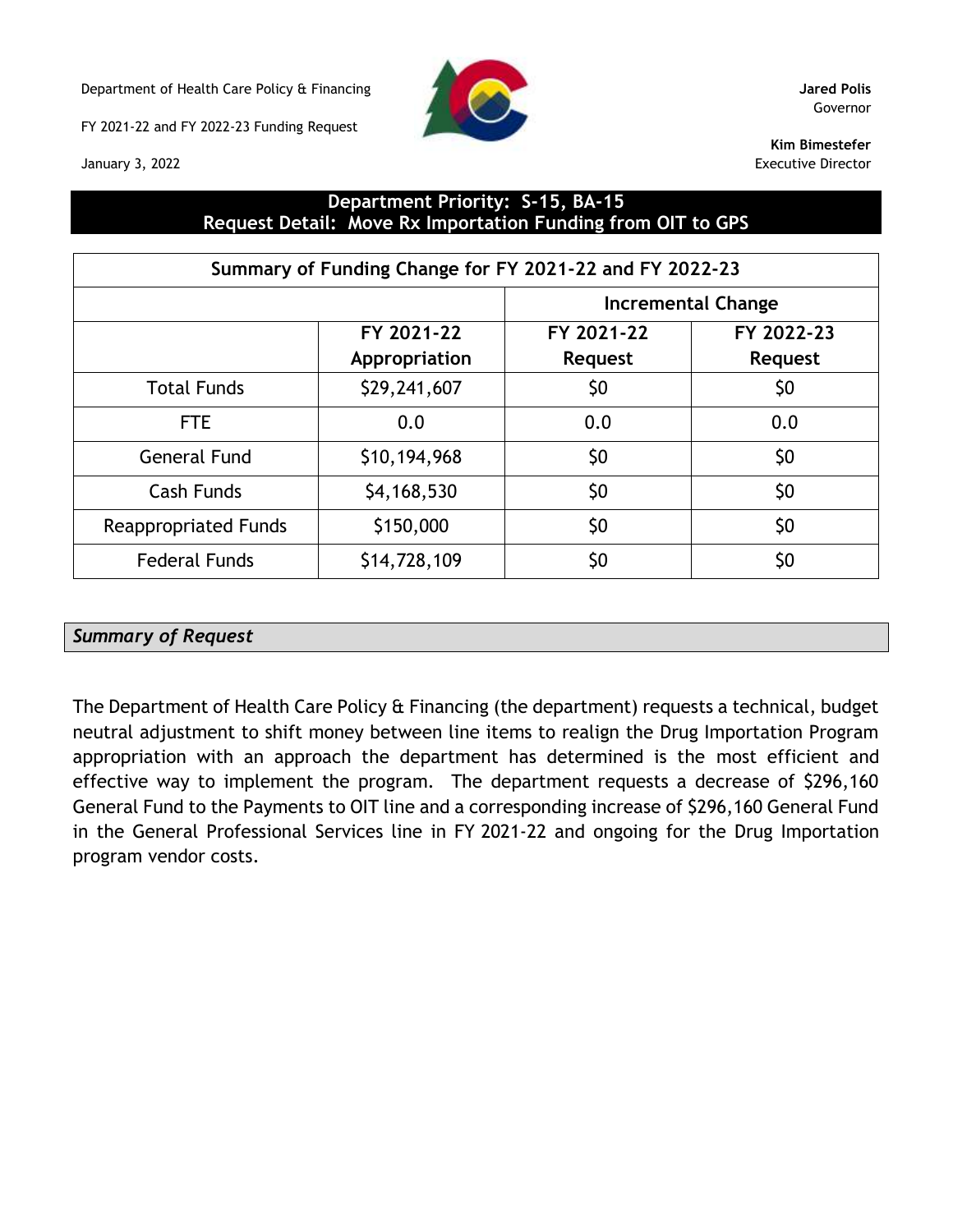## *Current Program*

S.B. 19-005 created the Canadian Prescription Drug Importation program and S.B. 21-123 authorized the department to expand the program to allow drug importation from nations other than Canada, conditional upon enactment of federal legislation. The Federal Food Drug and Cosmetic Act (FDCA) Section 804 permits importation and reimportation of prescription drugs from Canada by a pharmacist or wholesaler, provided the drugs meet certain minimum standards, will pose no additional risk to the public's health and safety, and results in a significant reduction in costs to consumers.

### *Problem or Opportunity*

During the fiscal note process, the department determined that the Office of Information Technology (OIT) would be used to analyze the information technology (IT) needs and manage the department's execution of those needs. As a result, the department's appropriation for this program is reappropriated to OIT.

During the Invitation-To-Negotiate (ITN) phase, the department determined that a vendor will be better suited to assist with the implementation of the program than OIT because of the vendor's pharmacy experience and current infrastructure. Because the appropriation is currently in the department's Payments to OIT lines and not in the General Professional Services contract line, the department will be unable to pay a vendor, while reverting the money appropriated to OIT. OIT has not expended any funding earmarked for the Drug Importation program.

#### *Proposed Solution*

The department requests a decrease of \$296,160 General Fund to the Payments to OIT line and a corresponding increase to the department's General Professional Services line in FY 2021-22 and ongoing to align the funding with how the department plans to implement the program. Moving this funding will allow the department to utilize one contractor for the Drug Importation Program and maintain consistency in program deliverables.

This is a technical request and is not reflected on the OSPB evidence continuum.

#### *Anticipated Outcomes*

This request will allow all Drug Importation Program deliverables to be located with one vendor. The request will reduce the need for OIT support and coordination of deliverables from multiple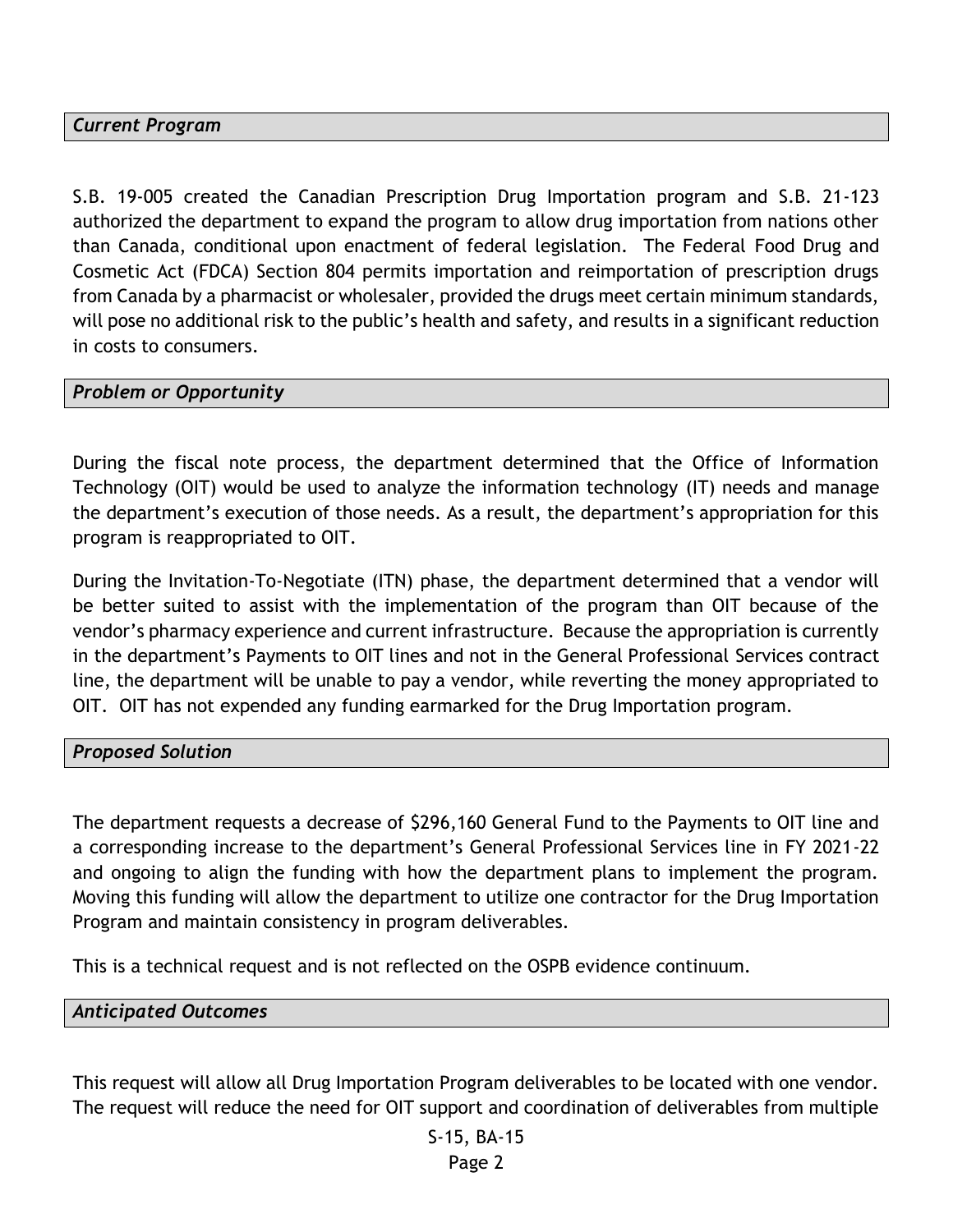vendors, streamlining contract management without disrupting the program implementation timeline.

## *Assumptions and Calculations*

See Appendix A for detailed calculations.

## *Supplemental, 1331 Supplemental or Budget Amendment Criteria*

This supplemental request is the result of new data. As the department developed an implementation plan for the Drug Importation Program it was determined that the most efficient and effective way to implement the program was using vendors, rather than OIT.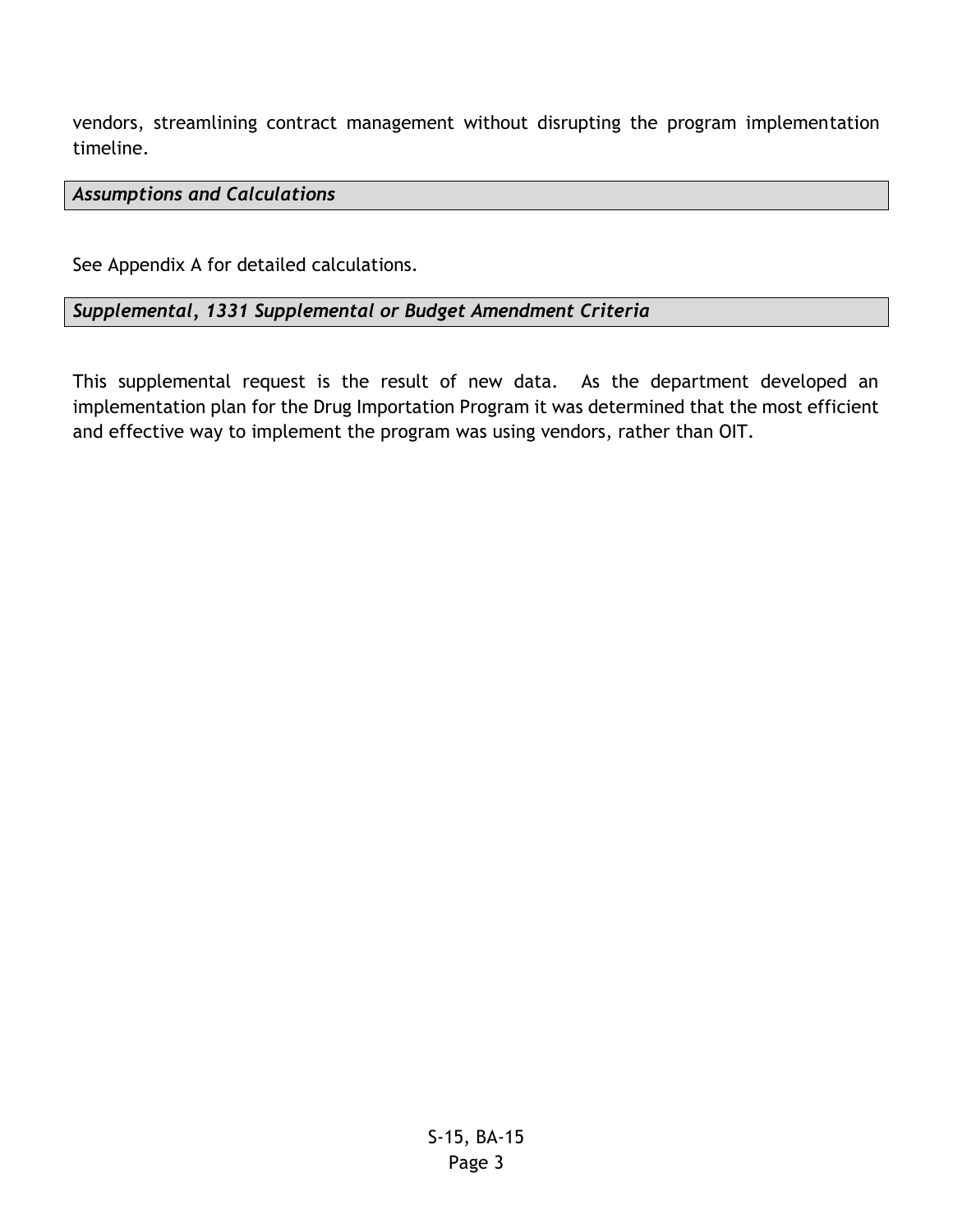#### S-15, BA-15: FY 2021-22 Move Rx Importation Funding from OIT to GPS Appendix A: Assumptions and Calculations

| Table 1.1<br>Summary by Line Item<br>FY 2021-22 |                                                                                                                           |                    |            |                     |            |                                  |                      |                    |                           |  |
|-------------------------------------------------|---------------------------------------------------------------------------------------------------------------------------|--------------------|------------|---------------------|------------|----------------------------------|----------------------|--------------------|---------------------------|--|
| <b>IRow</b>                                     | Line Item                                                                                                                 | <b>Total Funds</b> | <b>FTE</b> | <b>General Fund</b> | Cash Funds | Reappropriated  <br><b>Funds</b> | <b>Federal Funds</b> | <b>FFP</b><br>Rate | <b>Notes/Calculations</b> |  |
|                                                 | (1) Executive Director's Office; (A) General<br>Administration; Payments to OIT                                           | (5296, 160)        | 0.0        | (5296, 160)         | \$0        | \$0                              | \$0                  |                    | $0.00\%$ Table 2.1 Row A  |  |
|                                                 | (1) Executive Director's Office; (A) General<br>B   Administration; General Professional Services<br>and Special Projects | \$296,160          | 0.0        | \$296,160           | \$0        | \$0                              | S0                   |                    | $0.00\%$ Table 2.1 Row B  |  |
|                                                 | C   Total Request                                                                                                         | SO.                | 0.0        | \$0                 | \$0        | \$0                              |                      |                    | $N/A$ Row A + Row B       |  |

|            | Table 1.1<br>Summary by Line Item<br>FY 2022-23 and Ongoing                                                               |                    |      |              |            |                                |                      |                    |                           |  |  |
|------------|---------------------------------------------------------------------------------------------------------------------------|--------------------|------|--------------|------------|--------------------------------|----------------------|--------------------|---------------------------|--|--|
| <b>Row</b> | Line Item                                                                                                                 | <b>Total Funds</b> | FTE. | General Fund | Cash Funds | Reappropriated<br><b>Funds</b> | <b>Federal Funds</b> | <b>FFP</b><br>Rate | <b>Notes/Calculations</b> |  |  |
|            | (1) Executive Director's Office; (A) General<br>Administration; Payments to OIT                                           | (5296, 160)        | 0.0  | (5296, 160)  | \$0        | \$0                            | \$0                  |                    | $0.00\%$ Table 2.2 Row A  |  |  |
|            | (1) Executive Director's Office; (A) General<br>B   Administration; General Professional Services<br>and Special Projects | \$296,160          | 0.0  | \$296,160    | \$0        | \$0                            | \$0                  |                    | 0.00% Table 2.2 Row B     |  |  |
|            | <b>C</b> Total Request                                                                                                    | \$0                | 0.0  | \$0          | \$0        | \$0                            | SO.                  |                    | $N/A$ Row A + Row B       |  |  |